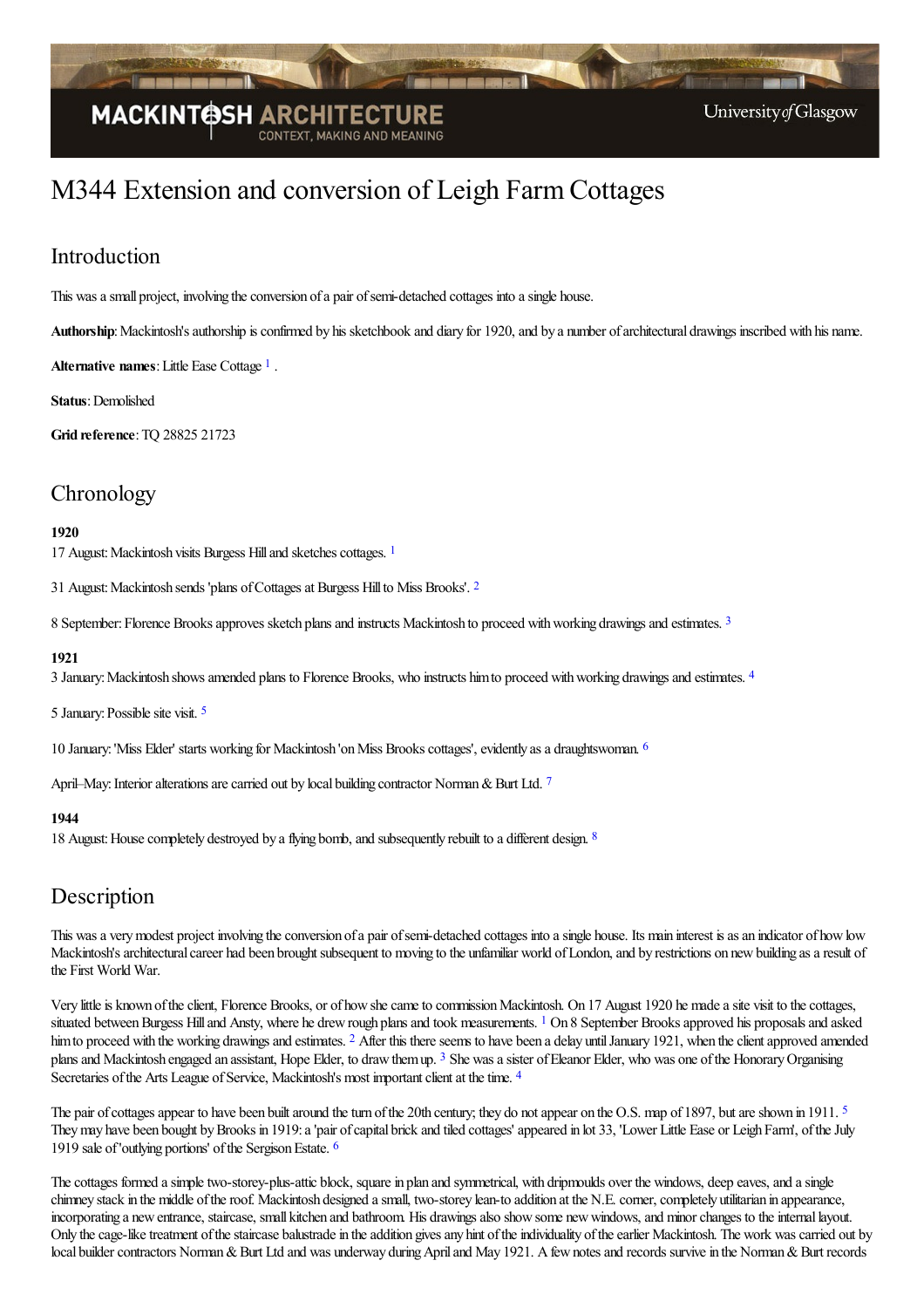at the Royal Institute of British Architects. These include a typed 'Specifications of work' issued by Mackintosh and which includes guidance on issues such as materials and workmanship, maintenance, acts and bye-laws, insurance and materials. This is the only known survival of such a document for projects by Mackintosh or John Honeyman & Keppie / Honeyman, Keppie & Mackintosh. [7](#page-2-14)

<span id="page-1-2"></span><span id="page-1-1"></span>The house was completely destroyed by a flying bomb on 1[8](#page-2-15) August 1944. <sup>8</sup>

## People

#### **Clients:**

• Florence Brooks

#### **Contractors:**

• Norman & Burt Ltd

#### **Other:**

• Hope Elder

# Job Book

The job books of Honeyman & Keppie (later Honeyman, Keppie & Mackintosh) are now held by The Hunterian, University of Glasgow and include four volumes related to the Mackintosh period. The books were used by the firm to keep a project-by-project, day-by-day record of contractors, suppliers and expenditure. The name of a project and/or client is usually at the top of the left-hand page, followed by information about tradesmen who tendered. The name ofthe measurer (quantity surveyor) is usually at thetop oftheright-hand page, followed by information about payments to contractorsand suppliers. All ofthe data for M344 is entered in the tables below.

Page numbering is not consistent in the job books. Sometimes a single number refers to a double-page spread and sometimes each page is individually numbered. Here, each image of a double-page spread is identified by the number given at the top of the left-hand page. (Images of all of the pages from the four job books can be found at **Browse Job Books**, Visit Book and Cash Book.)

The following information about M344 has been extracted from the job books:

# Documents



### Images

# Bibliography

### Unpublished

- The Hunterian, University of Glasgow: Mackintosh's diary for 1920, GLAHA 52408
- London, Royal Institute of British Architects: Additions and alterations to Leigh Farm Cottages, Burgess Hill, for Miss Florence Brooks, Norman &  $\bullet$ Burt Ltd manuscript notes and rough sketches, PA 304/2 (24–34)

### Notes:

<span id="page-1-0"></span>[1](#page-0-0): Florence Brooks was registered as an 'occupation voter' at Little Ease Cottage in the Parish of Hurstpierpoint in 1921. Lewes, East Sussex Records Office: East Grinstead Constituency electoral register, autumn 1921, C/C 70/122. Information supplied by P. Bye, 15 May 2013, and A. Lusted, 20 May